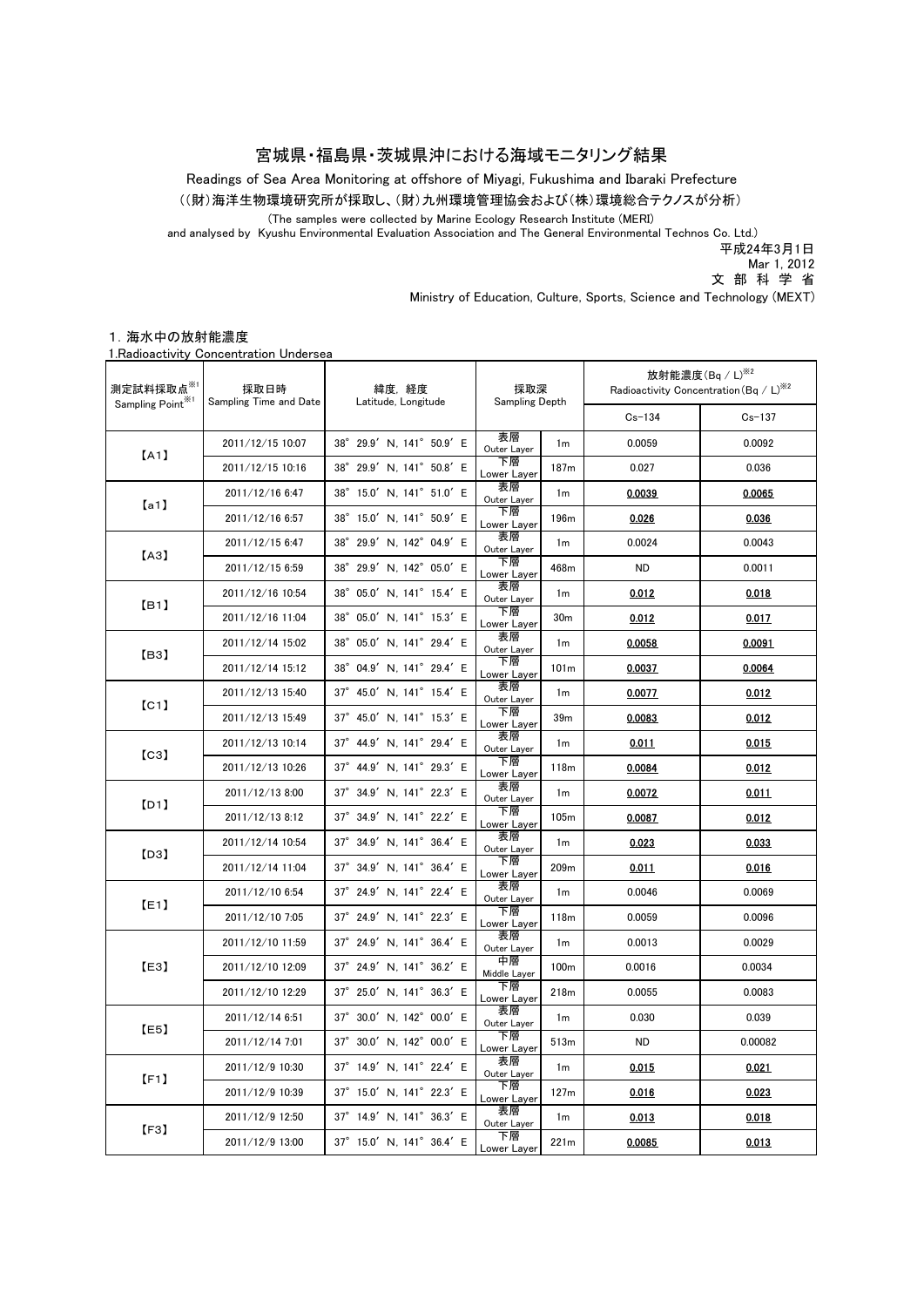| [GO]          | 2011/12/9 6:52  | 37° 04.9' N, 141° 08.3' E                      | 表層<br>Outer Layer | 1 <sub>m</sub>   | 0.0096   | 0.014   |
|---------------|-----------------|------------------------------------------------|-------------------|------------------|----------|---------|
|               | 2011/12/9 7:00  | $37^\circ$<br>05.0' N, 141° 08.4' E            | 下層<br>Lower Layer | 90 <sub>m</sub>  | 0.0083   | 0.012   |
| [G1]          | 2011/12/9 8:24  | 37° 04.9' N, 141° 15.4' E                      | 表層<br>Outer Layer | 1 <sub>m</sub>   | 0.013    | 0.019   |
|               | 2011/12/9 8:34  | 37° 04.9' N, 141° 15.3' E                      | 下層<br>Lower Layer | 126m             | 0.0070   | 0.011   |
| $\lbrack$ G3] | 2011/12/8 10:33 | $37^\circ$<br>04.9' N, 141° 29.3' E            | 表層<br>Outer Layer | 1 <sub>m</sub>   | 0.014    | 0.020   |
|               | 2011/12/8 10:43 | 37° 04.9' N, 141° 29.4' E                      | 下層<br>Lower Layer | 184m             | 0.012    | 0.017   |
| [G4]          | 2011/12/8 6:45  | 37° 00.0' N, 141° 44.9' E                      | 表層<br>Outer Layer | 1m               | 0.0097   | 0.014   |
|               | 2011/12/8 6:57  | $36^{\circ}$<br>$59.9'$ N, $141^\circ$ 44.9' E | 下層<br>Lower Layer | 655 <sub>m</sub> | 0.000084 | 0.00067 |
| [H1]          | 2011/12/7 12:30 | 55.0' N, 141° 08.4' E<br>$36^\circ$            | 表層<br>Outer Layer | 1m               | 0.019    | 0.027   |
|               | 2011/12/7 12:39 | 36° 55.0' N, 141° 08.3' E                      | 下層<br>Lower Layer | 117m             | 0.0041   | 0.0067  |
| (H3)          | 2011/12/7 14:42 | $36^{\circ}$<br>54.9' N, 141° 22.3' E          | 表層<br>Outer Layer | 1 <sub>m</sub>   | 0.0088   | 0.013   |
|               | 2011/12/7 14:51 | 36° 54.9' N, 141° 22.3' E                      | 下層<br>Lower Layer | 219m             | 0.0039   | 0.0065  |
| [10]          | 2011/12/7 6:49  | 45.0' N, 140° 53.0' E<br>$36^\circ$            | 表層<br>Outer Layer | 1m               | 0.068    | 0.086   |
|               | 2011/12/7 6:54  | 36°<br>45.0' N, 140° 53.0' E                   | 下層<br>Lower Layer | 52 <sub>m</sub>  | 0.029    | 0.037   |
|               | 2011/12/7 8:11  | 45.0' N, 140° 56.9' E<br>$36^\circ$            | 表層<br>Outer Layer | 1 <sub>m</sub>   | 0.014    | 0.020   |
| [11]          | 2011/12/7 8:20  | 45.0' N, 140° 56.9' E<br>36°                   | 下層<br>Lower Layer | 81 <sub>m</sub>  | 0.0074   | 0.011   |
|               | 2011/12/7 10:24 | $36^{\circ}$<br>44.9' N, 141° 10.9' E          | 表層<br>Outer Layer | 1m               | 0.018    | 0.025   |
| [13]          | 2011/12/7 10:34 | 44.9' N, 141° 10.9' E<br>$36^{\circ}$          | 下層<br>Lower Layer | 169m             | 0.0059   | 0.0092  |
| [J1]          | 2011/12/6 6:51  | 36° 25.0' N, 140° 42.9' E                      | 表層<br>Outer Layer | 1m               | 0.017    | 0.022   |
|               | 2011/12/6 7:01  | 25.0' N, 140° 42.9' E<br>$36^{\circ}$          | 下層<br>Lower Layer | 32 <sub>m</sub>  | 0.017    | 0.023   |
| [J2]          | 2011/12/6 9:13  | 36° 24.9' N, 140° 56.9' E                      | 表層<br>Outer Layer | 1 <sub>m</sub>   | 0.031    | 0.038   |
|               | 2011/12/6 9:24  | 36° 24.9' N, 140° 57.1' E                      | 下層<br>Lower Layer | 285m             | 0.0012   | 0.0021  |
| [J3]          | 2011/12/6 14:42 | $36^{\circ}$<br>25.0' N, 141° 03.9' E          | 表層<br>Outer Layer | 1m               | 0.013    | 0.017   |
|               | 2011/12/6 14:51 | $36^\circ$<br>25.0' N, 140° 04.0' E            | 下層<br>Lower Layer | 560 <sub>m</sub> | ND.      | 0.00078 |
| K1            | 2011/12/5 14:38 | 36° 04.1' N, 140° 42.7' E                      | 表層<br>Outer Layer | 1m               | 0.023    | 0.030   |
|               | 2011/12/5 14:47 | 04.2' N, 140° 42.7' E<br>$36^\circ$            | 下層<br>Lower Layer | 19 <sub>m</sub>  | 0.019    | 0.027   |
| K2            | 2011/12/5 12:04 | 36° 04.0' N, 140° 56.9' E                      | 表層<br>Outer Layer | 1m               | 0.0071   | 0.011   |
|               | 2011/12/5 12:14 | 36° 04.0' N, 140° 57.0' E                      | 下層<br>Lower Layer | 195m             | 0.0096   | 0.014   |
| [L1]          | 2011/12/5 9:22  | $35^{\circ}$<br>44.9' N, 140° 57.1' E          | 表層<br>Outer Layer | 1m               | 0.018    | 0.022   |
|               | 2011/12/5 9:33  | 35° 45.0' N, 140° 57.0' E                      | 下層<br>Lower Layer | 32 <sub>m</sub>  | 0.013    | 0.019   |
| [L3]          | 2011/12/5 6:50  | 35° 45.0' N, 141° 10.9' E                      | 表層<br>Outer Layer | 1m               | 0.0020   | 0.0039  |
|               | 2011/12/5 7:02  | 35° 45.0' N, 141° 10.9' E                      | 下層<br>Lower Layer | 147m             | 0.0064   | 0.0093  |

※ 文部科学省として、(財)海洋生物環境研究所が採水し、(株)環境総合テクノス(今回追加分:太字下線データ)及び(財)九州環境管理協会が分析

※ The samples of seawater were collected by Marine Ecology Research Institute (MERI) and analysed by the General Environmental Technos Co. Ltd. (Boldface and underlined readings are new.) and Kyushu Environmental Evaluation Association on the request of Ministry of Education, Culture, Sports, Science and Technology (MEXT).

※ 太字下線データが今回追加分。それ以外は2月7日に公表済み。

※ Boldface and underlined readings are new. Finish of the official announcement to Feb 7, 2012 except it.

※1 【 】内の番号は、図の測点番号に対応。

※1 The character enclosed in parentheses (Ex. 【A1】) indicates Sampling point in figure.

※2 NDの記載は、海水の放射能濃度の検出値がそれぞれ以下の検出下限値を下回る場合。ただし、検出下限値は検出器や試料性状により異なる ため、この値以下でも検出される場合もある。

(【A3】 Cs-134 0.00061 Bq/L、【E5】 Cs-134 0.00044 Bq/L、【J3】 Cs-134 0.00066 Bq/L)

※2 ND indicates the case that the detected radioactivity concentration in sea water was lower than the detection limits as follows. Please note that these nuclides are sometimes detected even when they are below the threshold, contingent on the detector or samples. (【A3】 0.00061 Bq/L for Cs-134, 【E5】 0.00044 Bq/L for Cs-134 and 【J3】 0.00066 Bq/L for Cs-134)

(参考) 平成20~22年の福島第一海域(福島第一発電所から約25km付近)の環境放射能調査の結果は、Cs-137:0.0011~0.0019Bq/L (Reference) (The result of the environmental radioactivity measurement in the seawater around Fukushima Dai-ichi NPP in 2008-2010 around 25km distant from Fukushima Dai-ichi NPP); Cs-137:0.0011~0.0019 Bq/L.)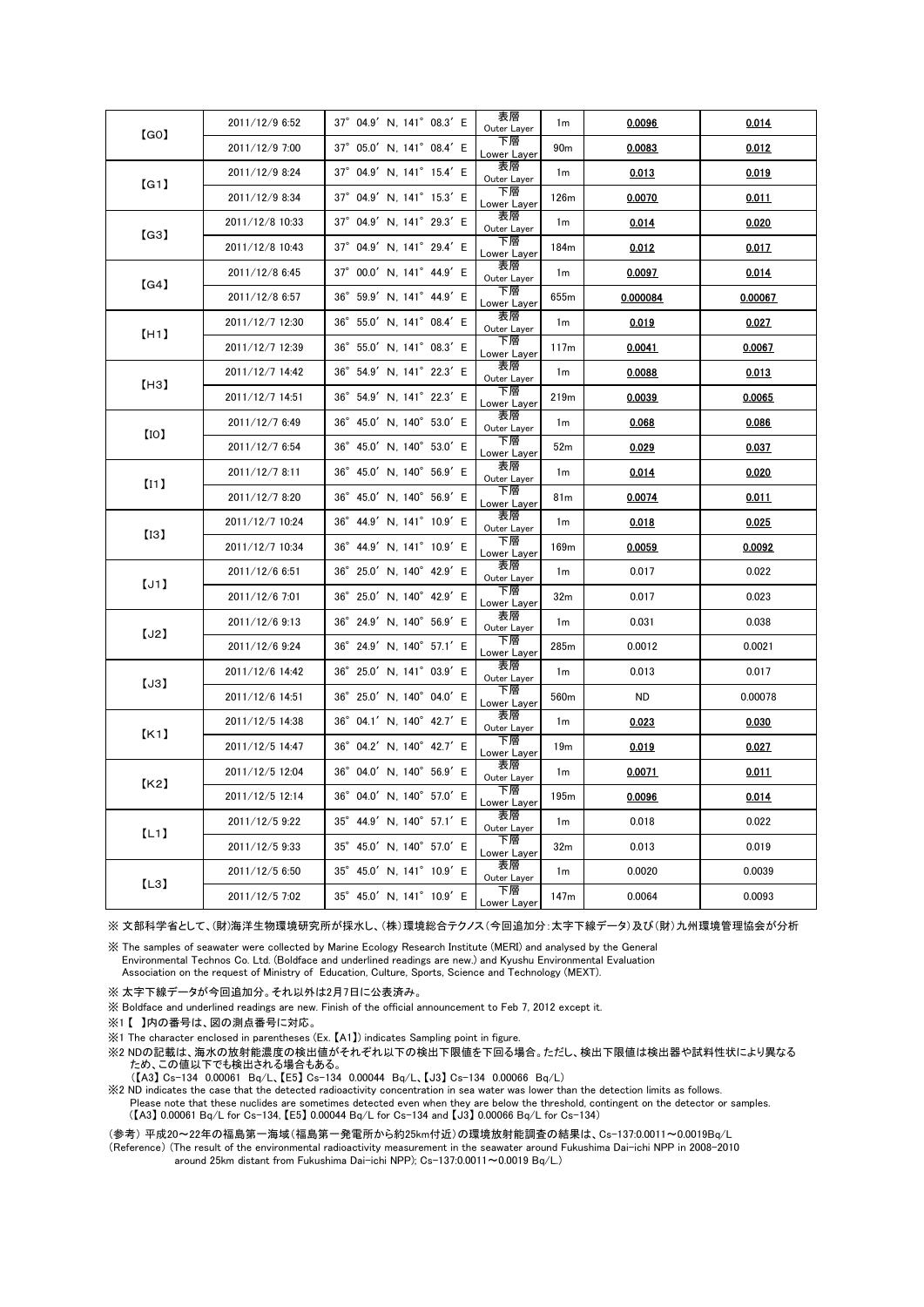### 海域モニタリング結果(平成23年12月5日~16日採取) Readings of Sea Area Monitoring (Dec 5-16, 2011)

公表日:平成24年3月1日 (Published: Mar 1, 2012)



図中の■は東京電力(株)福島第一原子力発電所を示す。<br>※ 文部科学省として、(財)海洋生物環境研究所が採水し、(株)環境総合テクノス(今回追加分:太字下線データ)及び(財)九州環境管理協会が分析

※The samples of seawater were collected by Marine Ecology Research Institute (MERI) and analysed by the General Environmental Technos Co. Ltd. (Boldface and underlined readings are new.) and Kyushu Environmental Evaluation Association on the request of Ministry of Education, Culture, Sports, Science and Technology (MEXT).

※ 太字下線データが今回追加分。それ以外は2012年2月7日に公表済み。

※ Boldface and underlined readings are new. Finish of the official announcement to Feb 7, 2012 except it.

- ※1 NDの記載は、海水の放射能濃度の検出値がそれぞれ以下の検出下限値を下回る場合。ただし、検出下限値は検出器や試料性状により異なる
- ため、この値以下でも検出される場合もある。 (【A3】 Cs-134 0.00061 Bq/L、【E5】 Cs-134 0.00044 Bq/L、【J3】 Cs-134 0.00066 Bq/L)

※1 ND indicates the case that the detected radioactivity concentration in sea water was lower than the detection limits as follows. Please note that these nuclides are sometimes detected even when they are below the threshold, contingent on the detector or samples. 【A3】 0.00061 Bq/L for Cs-134, 【E5】 0.00044 Bq/L for Cs-134 and 【J3】 0.00066 Bq/L for Cs-134)

- ※2 中層 (採取深 100m)
- ※2 Middle Layer(Samplig Depth 100m)

(参考) 平成20~22年の福島第一海域(福島第一発電所から約25km付近)の環境放射能調査の結果は、Cs-137:0.0011~0.0019Bq/L

(Reference) (The result of the environmental radioactivity measurement in the seawater around Fukushima Dai-ichi NPP in 2008-2010 around 25km distant from Fukushima Dai-ichi NPP); Cs-137:0.0011~0.0019 Bq/L.)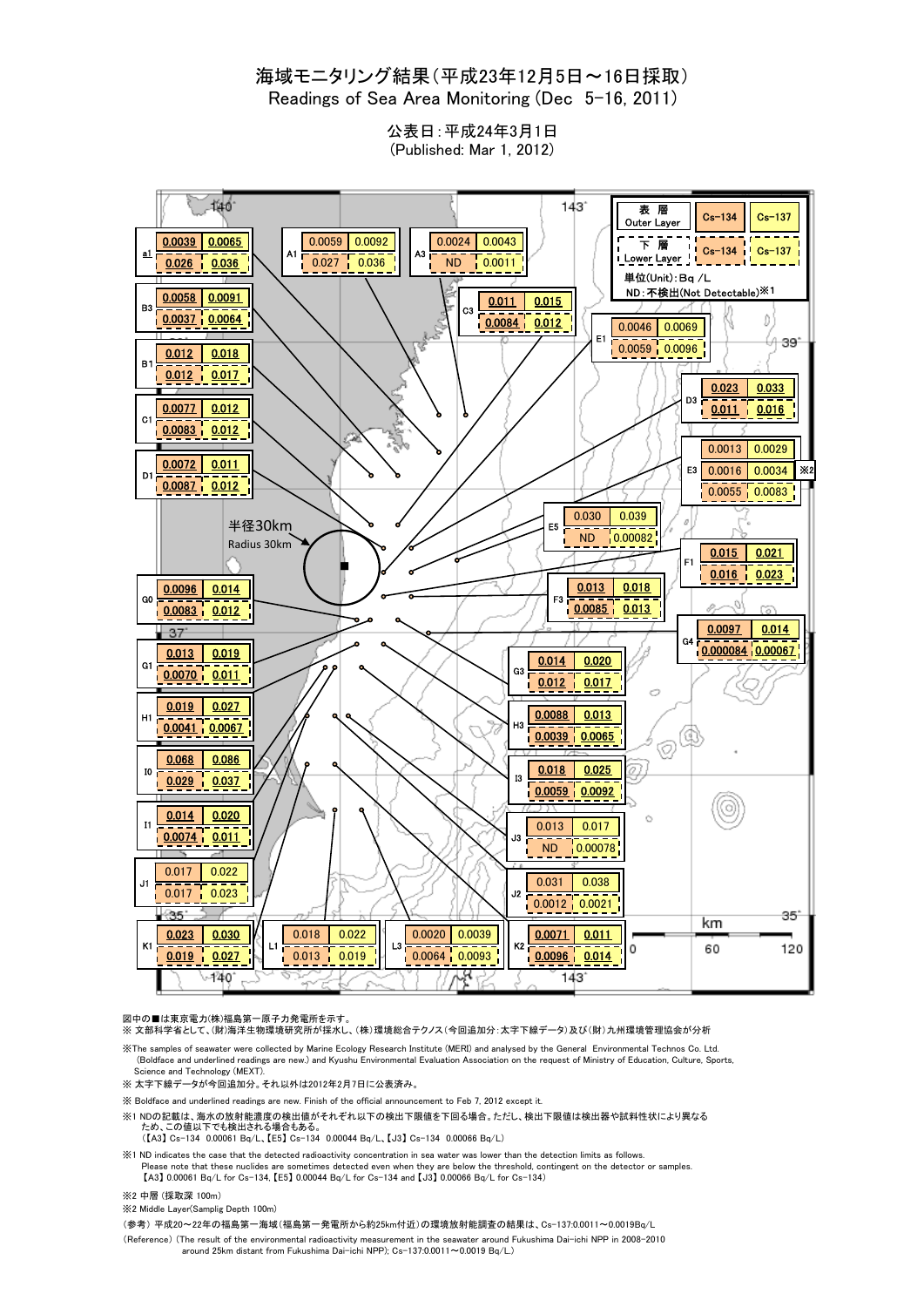

海水中の放射能濃度の傾向 Trends of radioactivity concentration in the Sea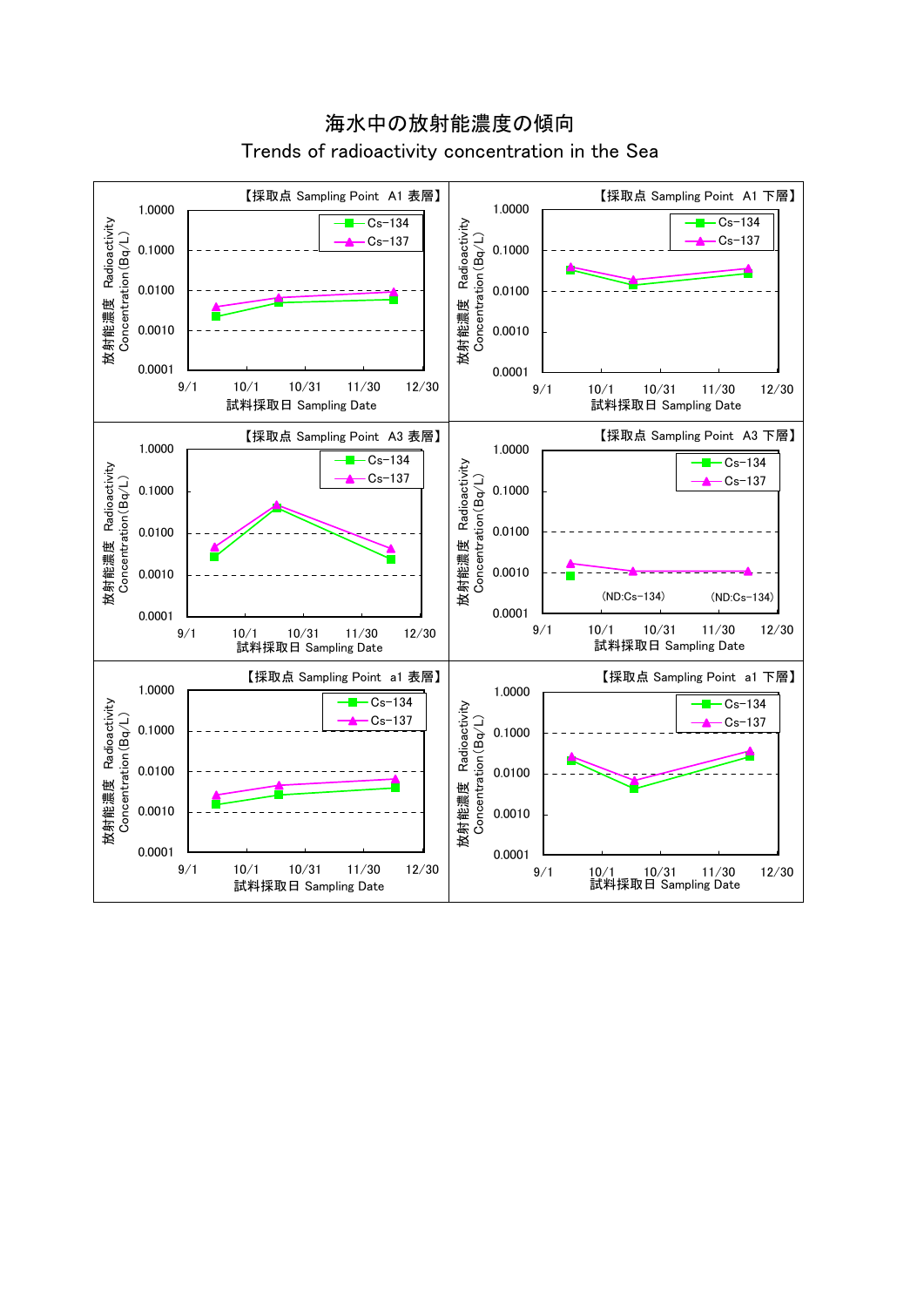海水中の放射能濃度の傾向 Trends of radioactivity concentration in the Sea

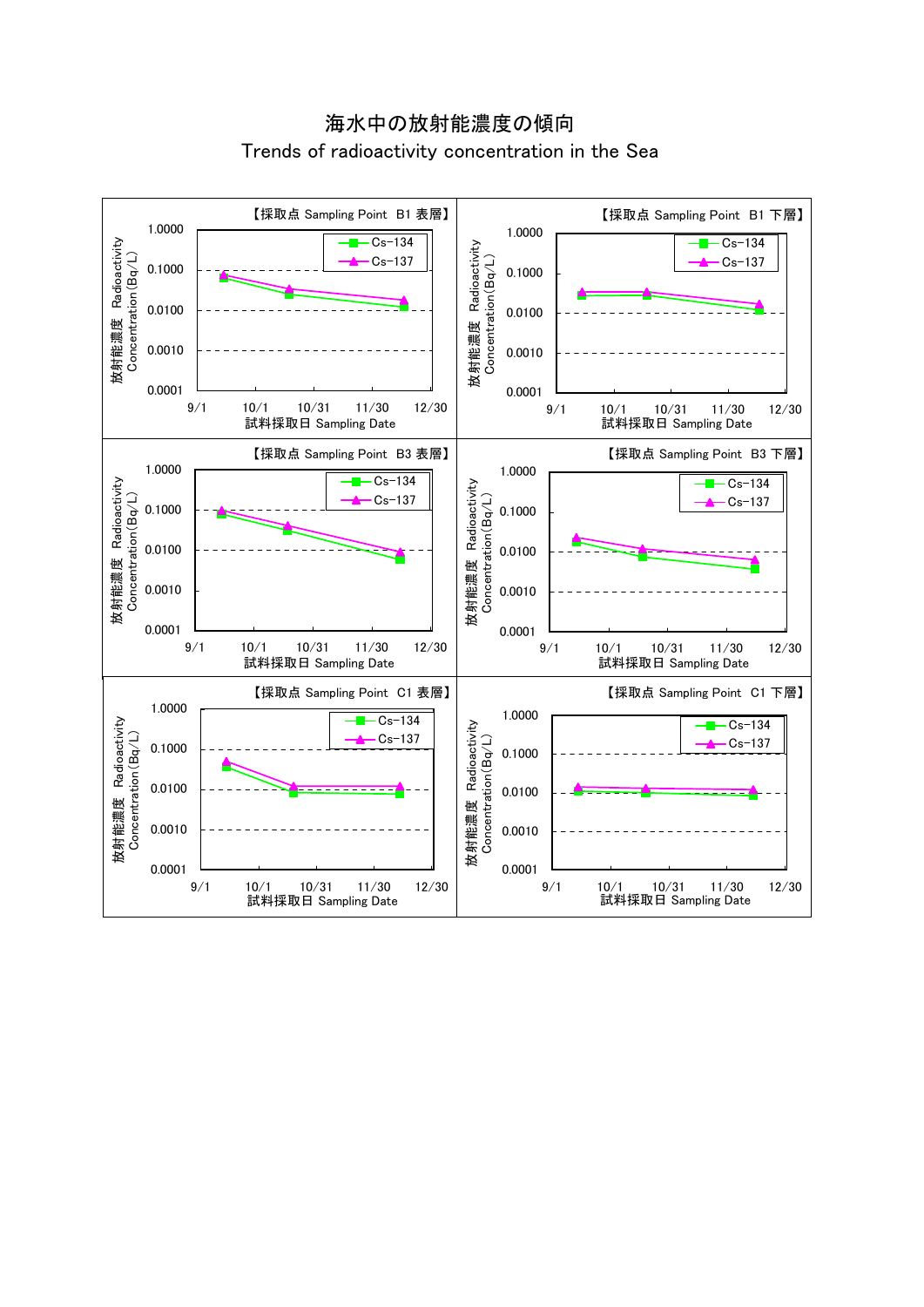

海水中の放射能濃度の傾向 Trends of radioactivity concentration in the Sea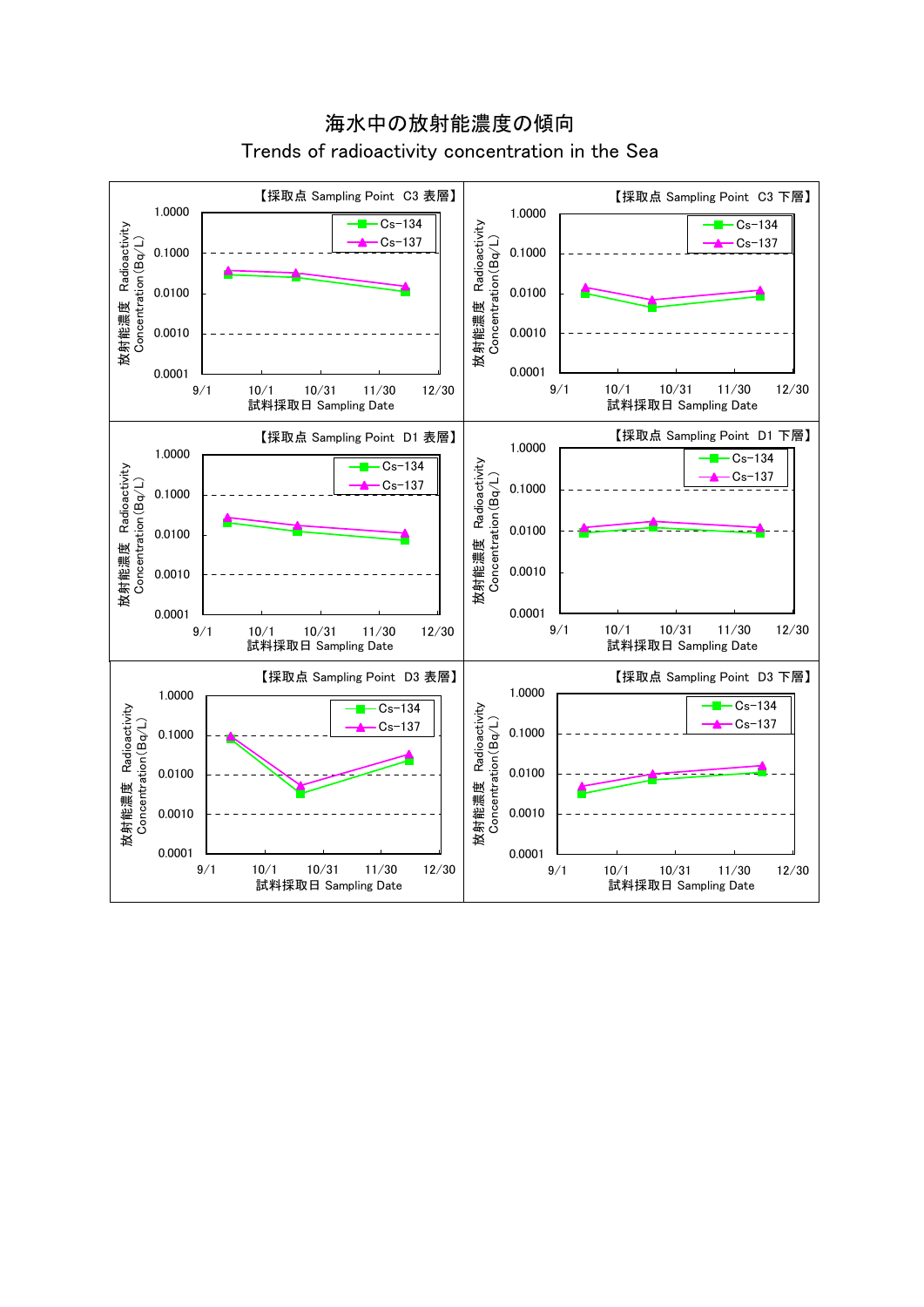## 海水中の放射能濃度の傾向 Trends of radioactivity concentration in the Sea



\* 採取点 Sampling Point E3 の中層採取は、1回のみ(平成24年2月7日公表)であるためグラフ省略

\* The graphs of the sampling points E3 that the data of middle layer (sampling depth 100m) are not shown because the data was detected just once (That was published on Feb 7, 2012).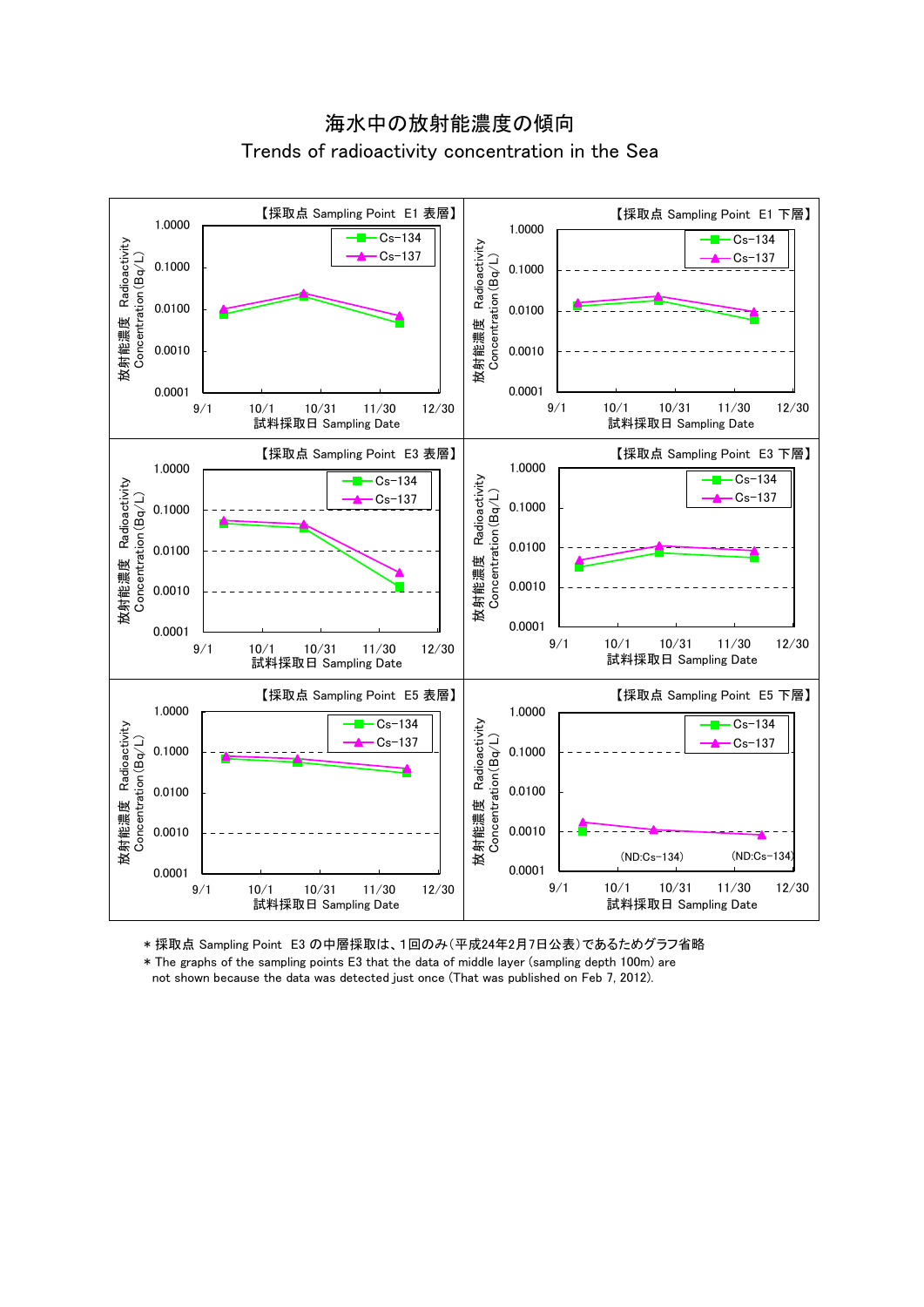

海水中の放射能濃度の傾向 Trends of radioactivity concentration in the Sea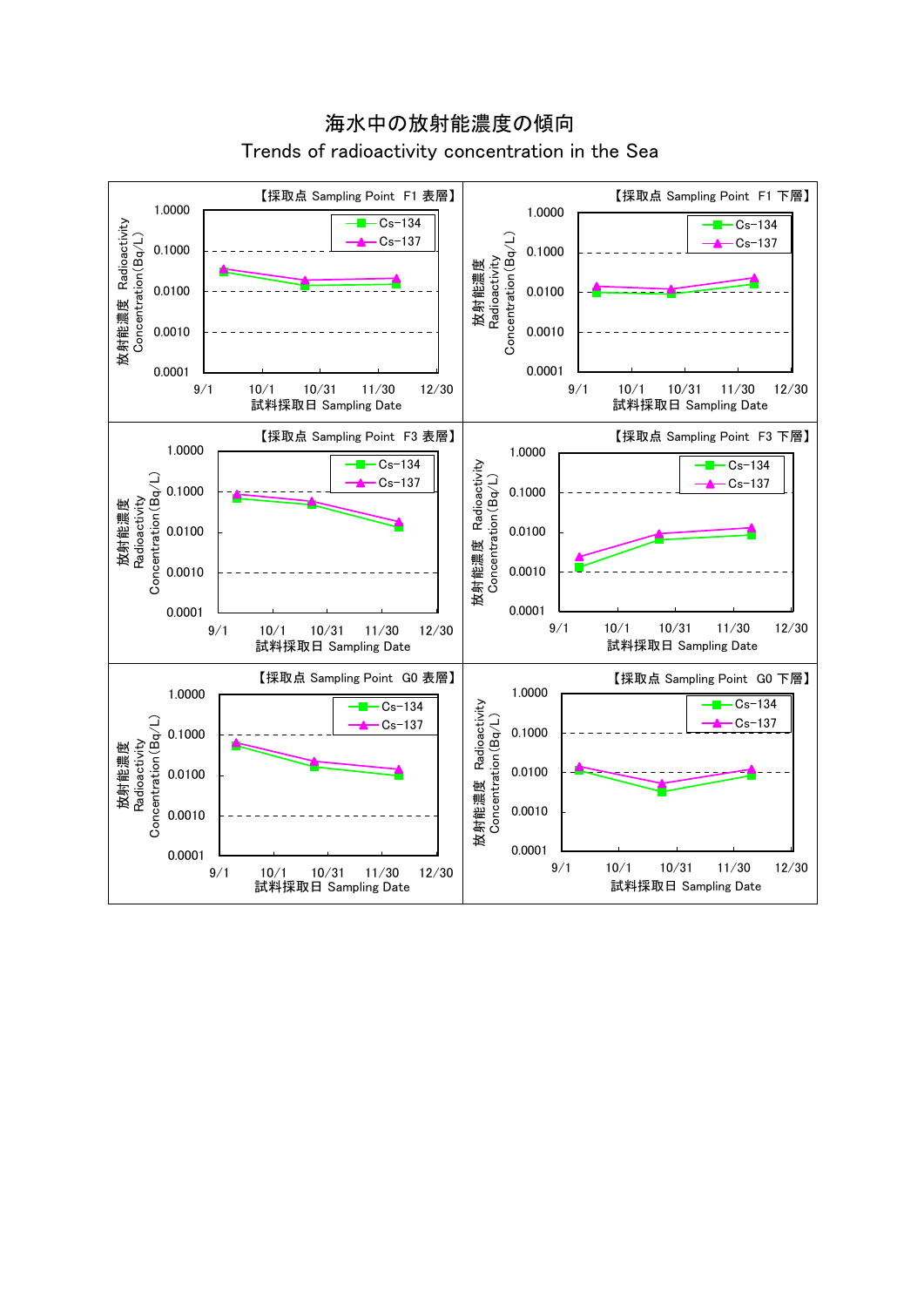# 海水中の放射能濃度の傾向 Trends of radioactivity concentration in the Sea

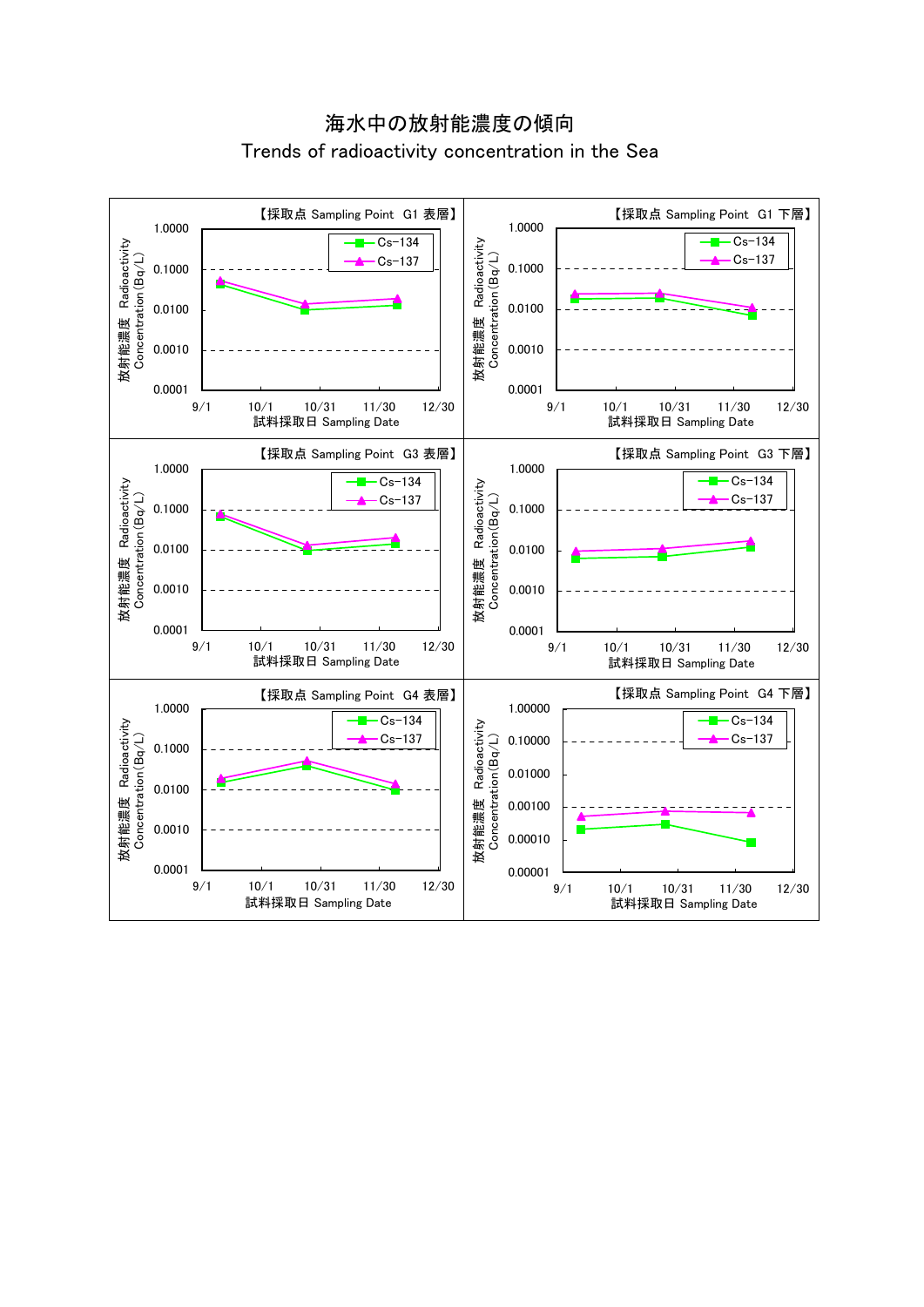

海水中の放射能濃度の傾向 Trends of radioactivity concentration in the Sea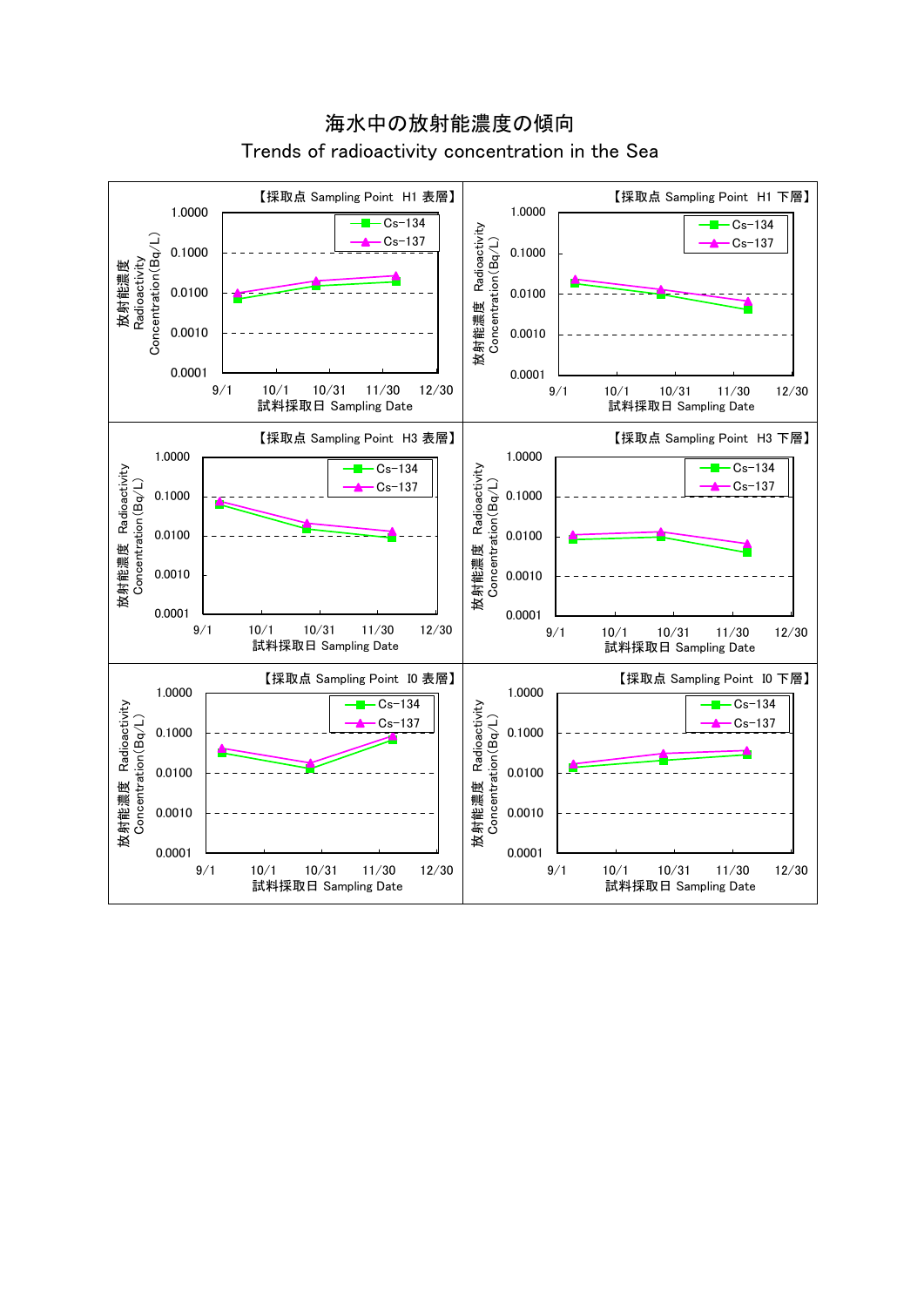海水中の放射能濃度の傾向 Trends of radioactivity concentration in the Sea

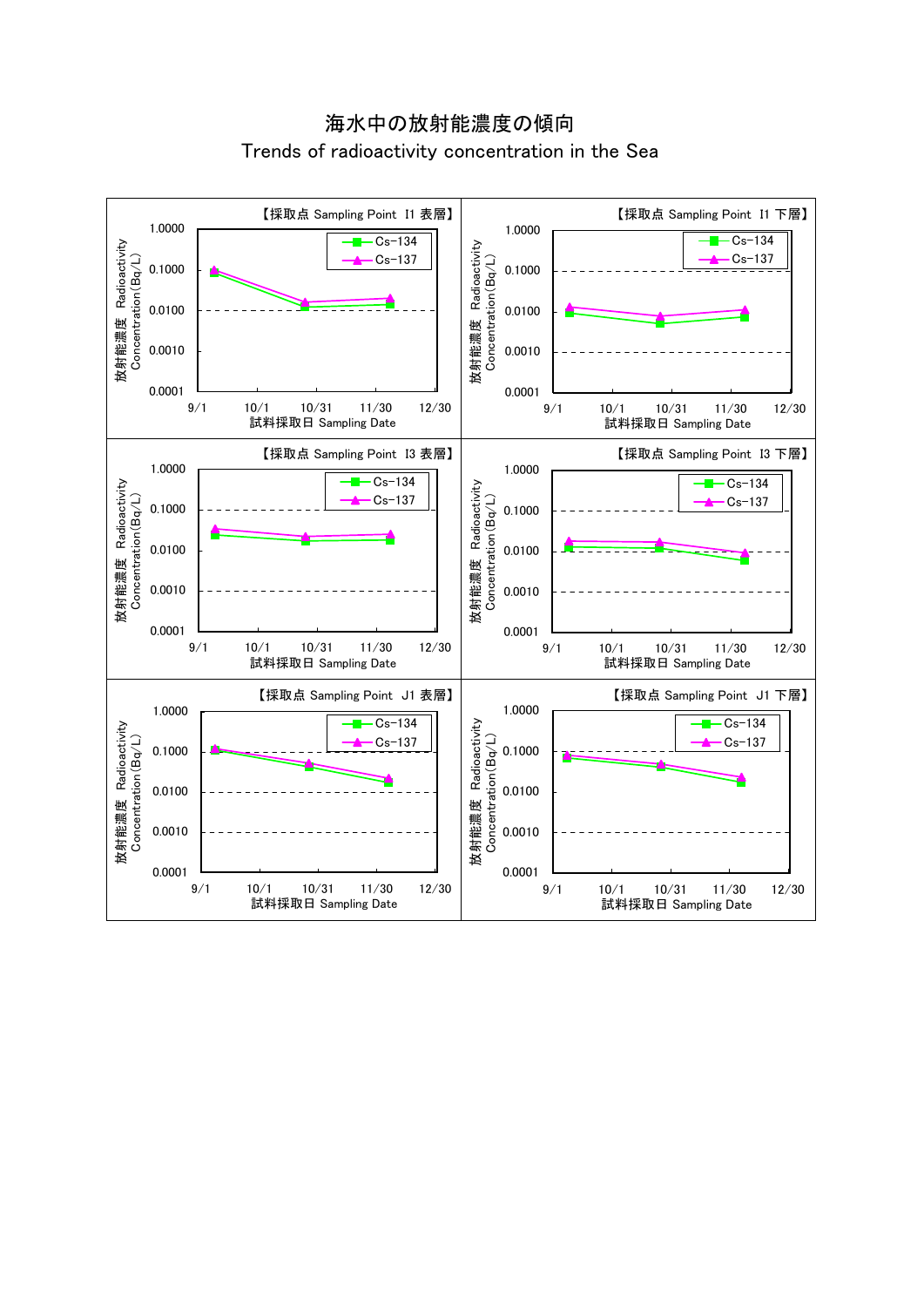

海水中の放射能濃度の傾向 Trends of radioactivity concentration in the Sea